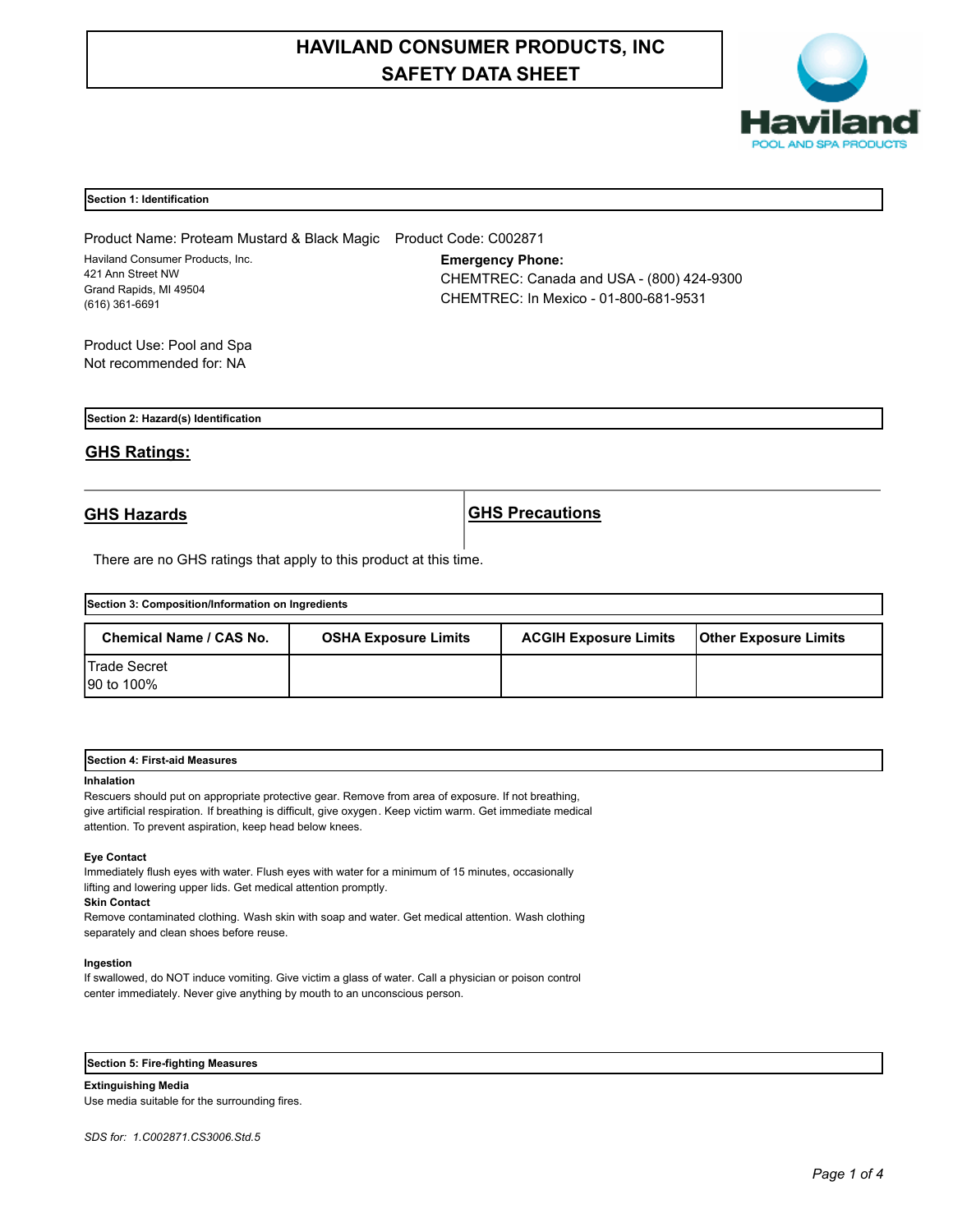None known

# **Special Protective Equipment and Precautions for Firefighters**

**Special Information**: As in any fire, wear self-contained breathing apparatus pressure-demand (MSHA/NIOSH approved or equivalent) and full protective gear.

### **Section 6: Accidental Release Measures**

# **Spill and Leak Procedures**

Wear appropriate personal protective equipment. Sweep up, place in a bag and hold for waste disposal or possible re-use. Ventilate area and wash spill site after material pickup is complete.

# **Section 7: Handling and Storage**

**HANDLING:** Use only in a well ventilated area. Avoid breathing vapor, fumes or mist. Avoid contact with eyes, skin, and clothing. Ground and bond containers when transferring material. Always open containers slowly to allow any excess pressure to vent. Follow all SDS/label precautions even after containers are emptied because they may retain product residues.

# **PESTICIDE STORAGE:**

Store in a cool, dry, well-ventilated area, in well-closed original containers, away from energy sources, acids, bases, and heavy metal salts.

| Section 8: Exposure Control/Personal Protection |                             |                              |                              |  |
|-------------------------------------------------|-----------------------------|------------------------------|------------------------------|--|
| <b>Chemical Name / CAS No.</b>                  | <b>OSHA Exposure Limits</b> | <b>ACGIH Exposure Limits</b> | <b>Other Exposure Limits</b> |  |
| l Trade Secret                                  |                             |                              |                              |  |
| IN/A                                            |                             |                              |                              |  |

**RESPIRATORY PROTECTION:** A respiratory protection program that meets OSHA 1910.134 and ANSI Z88.2 requirements must be followed whenever workplace conditions warrant the use of a respirator.

**SKIN PROTECTION:** Wear impervious protective gloves. Wear protective gear as needed - apron, suit, boots.

**EYE PROTECTION:** Wear safety glasses with side shields (or goggles) and a face shield.

**OTHER PROTECTIVE EQUIPMENT**: Facilities storing or utilizing this material should be equipped with an eyewash facility and a safety shower.

**HYGENIC PRACTICES:** Do not eat, drink, or smoke in areas where this material is used. Avoid breathing vapors. Remove contaminated clothing and wash before reuse. Wash thoroughly after handling. Wash hands before eating.

**Section 9: Physical and Chemical Properties**

| <b>Appearance:</b> White, crystalline solid | <b>Odor: Odorless</b>          |
|---------------------------------------------|--------------------------------|
| Vapor Pressure: Unknown                     | <b>Odor threshold: Unknown</b> |
| Vapor Density: Unknown                      | <b>pH:</b> Unknown             |
| <b>Density: Unknown</b>                     | Melting point: $755^{\circ}$ C |
| <b>Freezing point: Unknown</b>              | <b>Solubility: Unknown</b>     |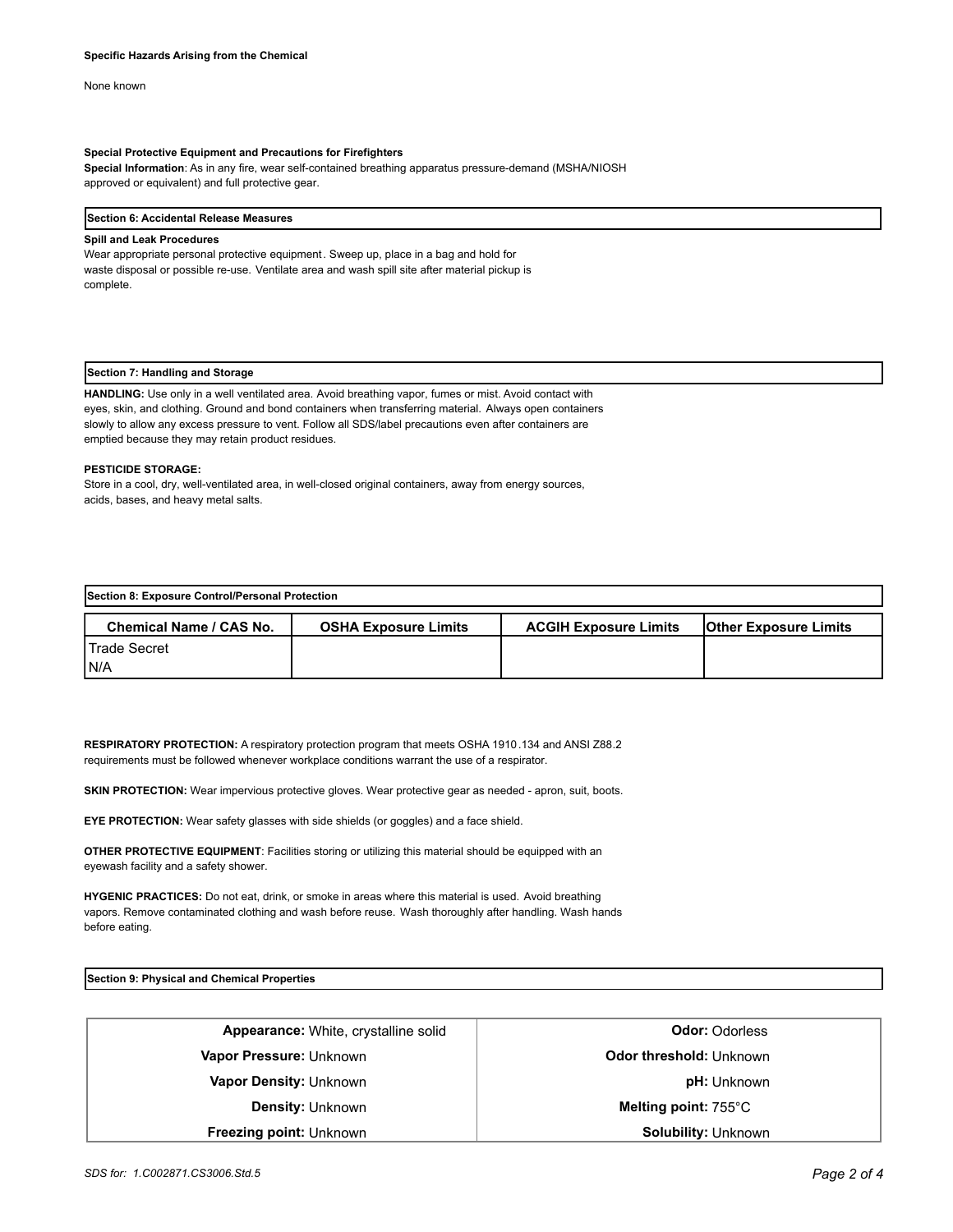**Evaporation rate:** Unknown **Flammability: Unknown** 

**Boiling range:** 1390°C **Flash point:** Unknown

**Explosive Limits:** Unknown **Specific Gravity** Unknown

**Autoignition temperature:** Unknown **Decomposition temperature:** Unknown

**Viscosity:** Unknown **Grams VOC less water:** Unknown

**Section 10: Stability and Reactivity** 

**Chemical Stability: STABLE Incompatible Materials**  Strong acids, strong oxidants, heavy metal salts. Reacts explosively with bromine trifluoride. **Conditions to Avoid** Excessive heat. **Hazardous Decomposition Products** Hydrogen bromide and sodium oxide

**Hazardous Polymerization**

Hazardous polymerization will not occur.

**Section 11: Toxicology Information**

**Mixture Toxicity** Oral Toxicity LD50: 3,434mg/kg

**Routes of Entry:** Inhalation Ingestion Skin contact Eye contact

# **Effects of Overexposure**

**Emergency Overview** May cause irritation but expected to be non-hazardous. **Acute Health Effects** Contact with eyes or skin may result in irritation. Ingestion may result in gastric disturbances. Inhalation may irritate the respiratory tract.

| CAS Number | Description | % Weight | Carcinogen Rating |
|------------|-------------|----------|-------------------|
|            |             |          |                   |

**Section 12: Ecological Information**

**Component Ecotoxicity**